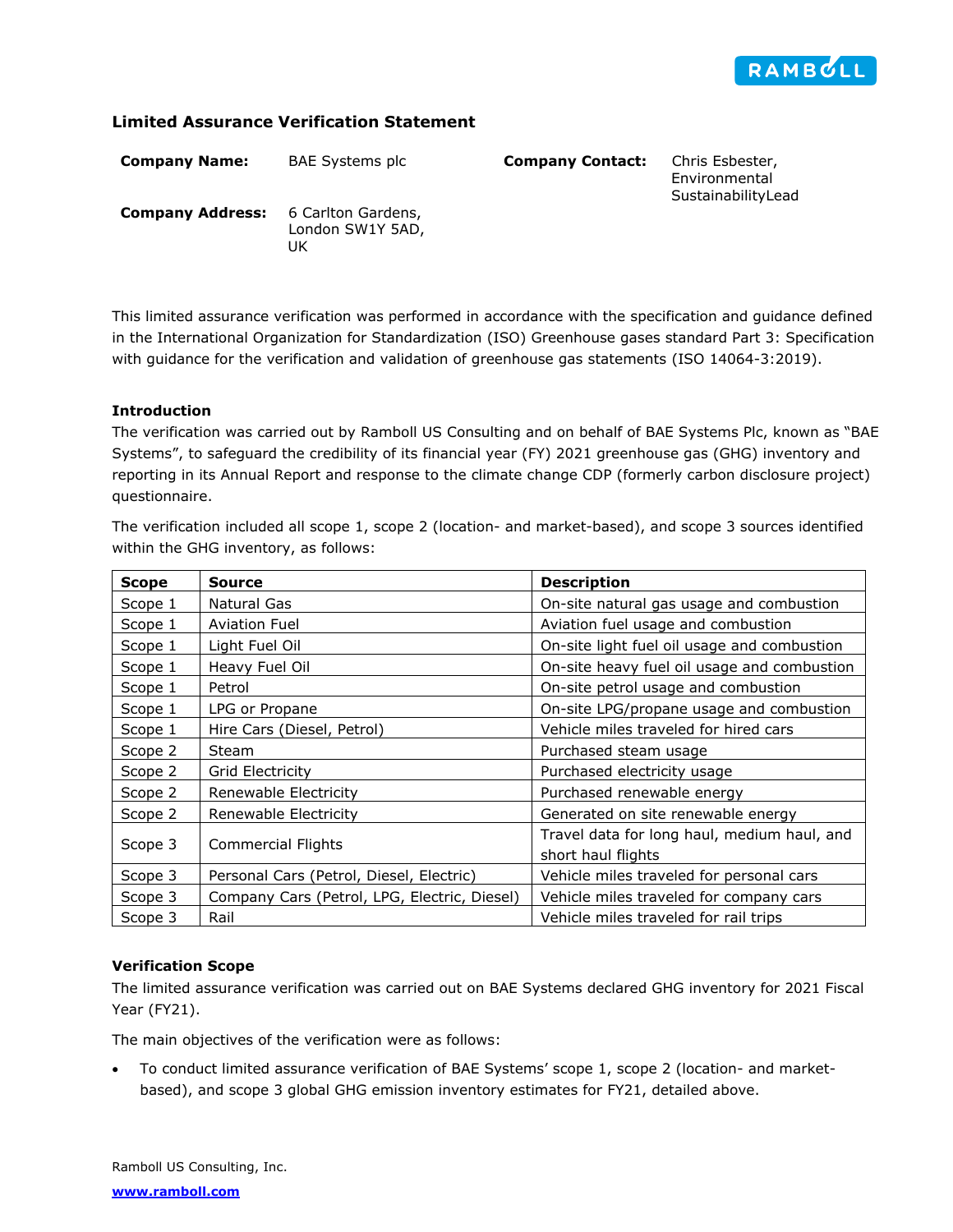- To evaluate how the collation and management of the BAE Systems' GHG inventory conforms to the criteria, principals and requirements of the World Resources Institute and the World Business Council for Sustainable Development GHG Protocol Corporate Accounting and Reporting Standard, Scope 2 Guidance, and Corporate Value Chain (Scope 3) standard (GHG Protocol Standards and the ISO Greenhouse gases standard Part 1: Specification with guidance at the organization level for quantification and reporting of greenhouse gas emissions and removals ( ISO 14064-1: 2018).
- To use this verification process to help support BAE Systems' voluntary program of GHG disclosure and reporting.

The criteria for this verification are as defined by ISO-14064-3: 2019.

Ramboll conducted the assessment as follows:

- Review of BAE Systems' GHG inventory approach in terms of boundary setting, calculation methods, and data collection in order to assess errors, omissions or inconsistencies in the approach;
- Online meetings and e-mail exchanges with key stakeholders to review the information systems and controls in place and to assess the accuracy and robustness of the systems, as an approach in general and to verify operational boundaries, methodology documentation, and adherence with the guidance; and
- A risk-based sampling assessment that focused upon reconciling primary (supplier) data (activity data from invoices, mileage, etc.) against the emission factors and calculations performed within the BAE Systems' GHG inventory. The sampling assessment review only covered January to September. However, an overall check of final emissions values was not significantly different from FY20 to FY21. Excluded from this assessment, was an evaluation of the materiality of excluded Scope 3 categories.

The assessment resulted in various observations communicated to BAE Systems during the verification process. The following is a summary of our findings from our limited assurance verification:

- Ramboll reviewed limited sample of natural gas and electricity invoices and found inconsistencies between certain invoices and CRD desktop tracking system. Ramboll did not find any of the discrepancies to be material errors, systemic errors or widespread in nature. For the purposes of this verification, we consider an emission error to be materially misleading if it exceeded 5% of total GHG emissions (scope 1, 2 and 3).
- Ramboll reviewed limited samples of travel data and found discrepancies with data recording. Ramboll provided comments to BAE Systems to be incorporated in future years by the GHG quantification team.
- Ramboll reviewed GHG calculator workbook and provided recommendation for improvements in future years.

## **Conclusion**

The BAE Systems' GHG inventory was prepared according to the requirements defined by the GHG Protocol Standards and ISO 14064-1: 2018 standard. Table 1 below summarizes the BAE Systems' FY21 GHG inventory subject to this review.

| <b>Emission Scope</b>  | <b>FY21 Emissions</b><br>(tonnes $CO2e$ ) |  |  |
|------------------------|-------------------------------------------|--|--|
| Scope 1                | 142,241                                   |  |  |
| Scope 2 Location-Based | 268,735                                   |  |  |

#### **Table 1. Summary of BAE Systems FY21 GHG Inventory**